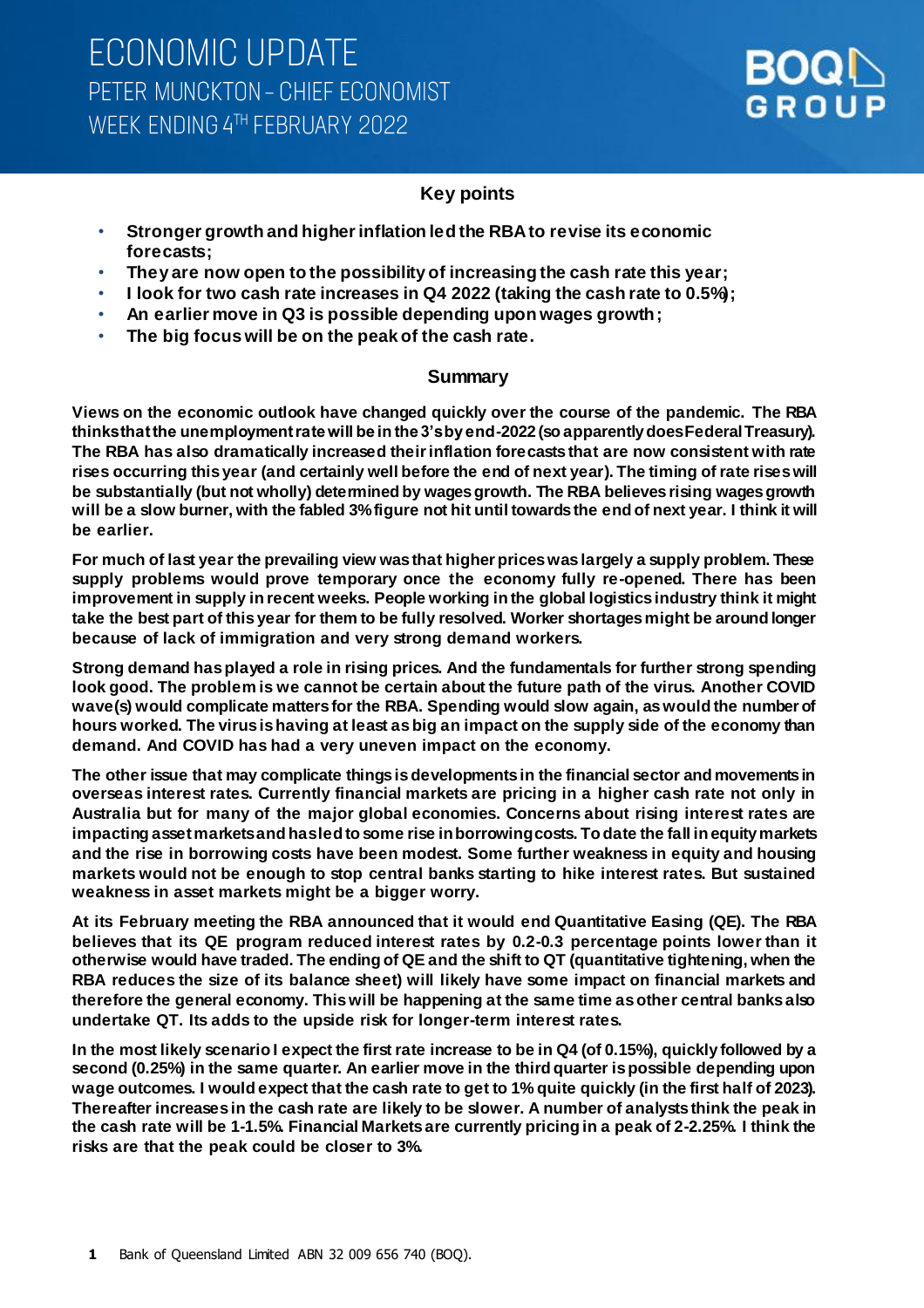#### **Changing times**

Views on the economic outlook have changed quickly over the course of the pandemic. When the virus first arrived there were forecasts that the unemployment rate in Australia would be well into the double figures. Not only did we not get there but the unemployment rate looks to be on track to fall to its lowest level in almost fifty years.

Over that time Governments in the developed countries have been very good at maintaining household and business incomes. Government restrictions and caution about COVID have at times limited spending. The spending that has taken place has been more focussed on goods than services. The virus has had a significant impact upon supply. The result has been higher inflation, a macroeconomic concern that has not raised its head since the GFC.

This is the backdrop that the RBA faced entering its first meeting for this year. The big changes in economic views has led to a big change in view about the outlook for interest rates. Namely, the cash rate could rise later in 2022.

#### **Change view on economy**

The impact of the Omicron wave led the RBA to downgrade its Q1 GDP growth view (and therefore its forecast for 2022). They remain confident that growth will pickup as this virus wave subsides. I agree with the RBA's projected pattern of economic growth (see below on a discussion about uncertainties). But I am more optimistic about the level of growth (4.75% v RBA 4.25% in 2022, and 2.5% v RBA 2% in 2023). We shall see who is right.

Strong economic growth and much stronger than expected labour market numbers has the RBA thinking that the unemployment rate will be in the 3's by end-2022 (so apparently does Federal Treasury). I agree with that view. It is possible that the unemployment rate may rise a tick or two early this year as a result of the current Omicron wave. But the extraordinary high level of vacancies and already high participation rate means it is highly likely that the unemployment rate will be under 4% before year-end. The only catch will be whether the unemployed workers have the skills for the jobs advertised.

The stronger economy, longer-lasting supply problems and high CPI numbers has led the RBA to dramatically increase their inflation forecasts. From November forecasts for of 2.25% and 2.5% at end 2022 and 2023, respectively, underlying inflation is now expected to be 3.25% and 2.75%. These numbers are consistent with my forecast. And the RBA inflation forecasts are consistent with rate rises occurring this year, and certainly well before the end of next year.

The timing of rate rises will be substantially (but not wholly) be determined by wages growth. The RBA rightly note that wages growth is not currently very strong, and a further pickup will be required for inflation to sustainably stay within the 2-3% target. The RBA believes rising wages growth will be a slow burner, with the fabled 3% figure not hit until towards the end of next year. I think it will be earlier. Recent experience highlights the uncertainty about any economic forecast.

The RBA has also attempted to move attention away solely from the Wage Cost index data when thinking about wages growth. The best measure is unit labour costs. That measure takes into account not only wages growth but also other labour costs such as superannuation. It also explicitly takes into account productivity growth. That measure has risen by 3.6% since end 2019, consistent with a sustained inflation rate of under 2%. But like all data the quarterly movements contain plenty of noise (particularly over the past couple of years). Hence the RBA focus on more than one indicator.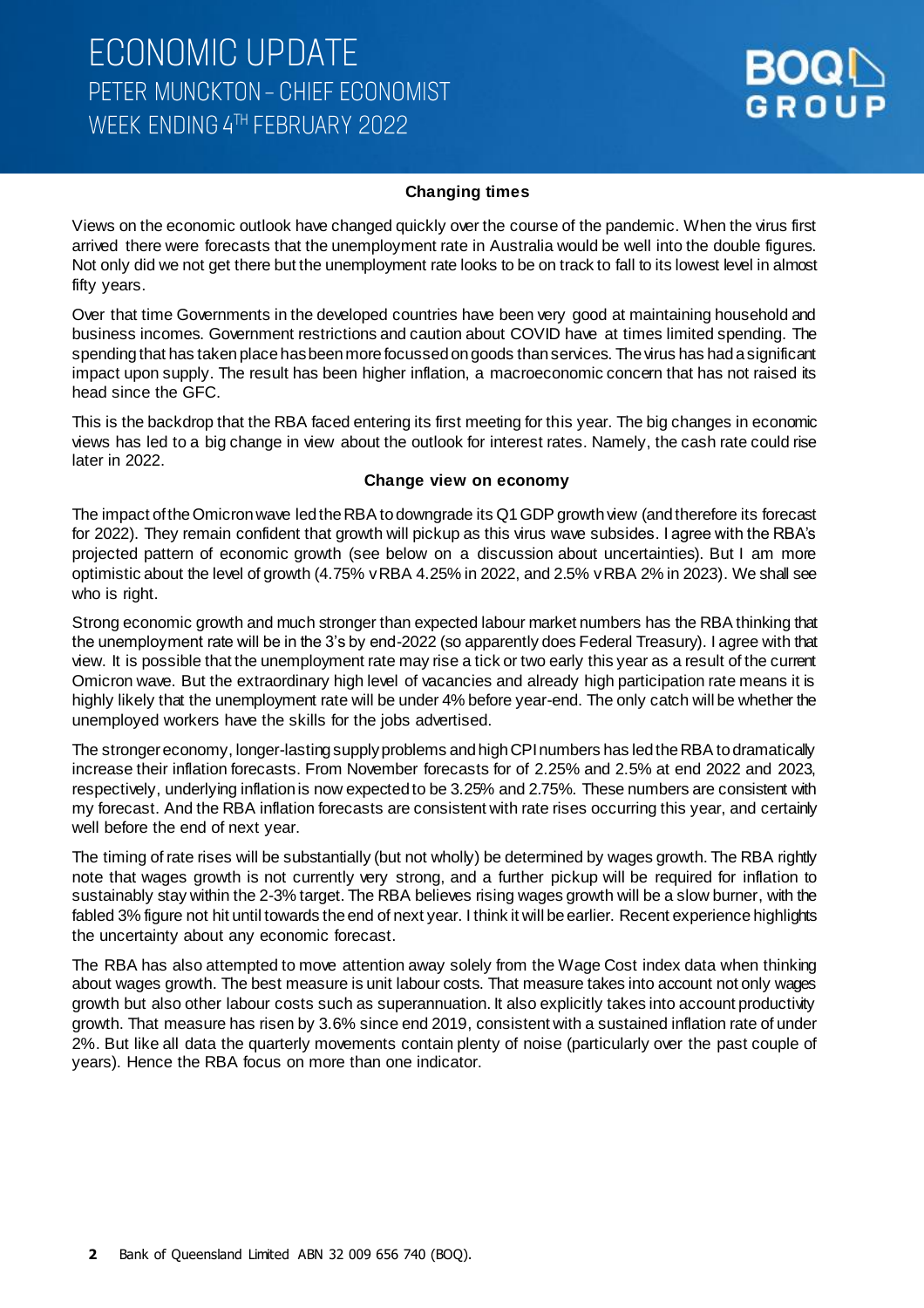### **ECONOMIC UPDATE** PETER MUNCKTON - CHIEF ECONOMIST WFFK FNDING 4TH FFBRUARY 2022





#### **Is higher inflation due to a lack of supply or higher demand?**

For much of last year the prevailing view was that higher prices was largely a supply problem. These supply problems would prove temporary once the economy fully re-opened. The thinking went that there was nothing a central banks can do to fix supply problems. Certainly business surveys indicate that a lack of materials and workers are major problems. Costs are on the rise and are increasingly being passed onto customers.

There has been improvement in supply in recent weeks (test kits are more widely available, there is more food on the shelves). This should continue as supply chains look to be working better. For example, the backlog of orders for US manufacturers is declining. Freight costs have fallen. But people working in the global logistics industry think it might take the best part of this year to be fully resolved (assuming a decent run with the virus).

Worker shortages might be around longer because of lack of immigration and very strong demand workers. Even immigration may not be the full answer given that very low unemployment rates are a feature of most developed economies.

In recent decades central banks have not worried about price rises caused by supply problems as these have largely proven to be temporary. But the supply shortages on this occasion have lasted longer and are leading to a more sustained rise in prices. The RBA acknowledges the possibility that these supply problems might last for some time yet.

The rise in prices has led to an increase of inflation expectations. To date expectations have risen from being below the 2-3% target to now being consistent with the inflation objective. But the longer price rises remain too high the more likely that expectations move too high. And the more likely that price rises will stay too high.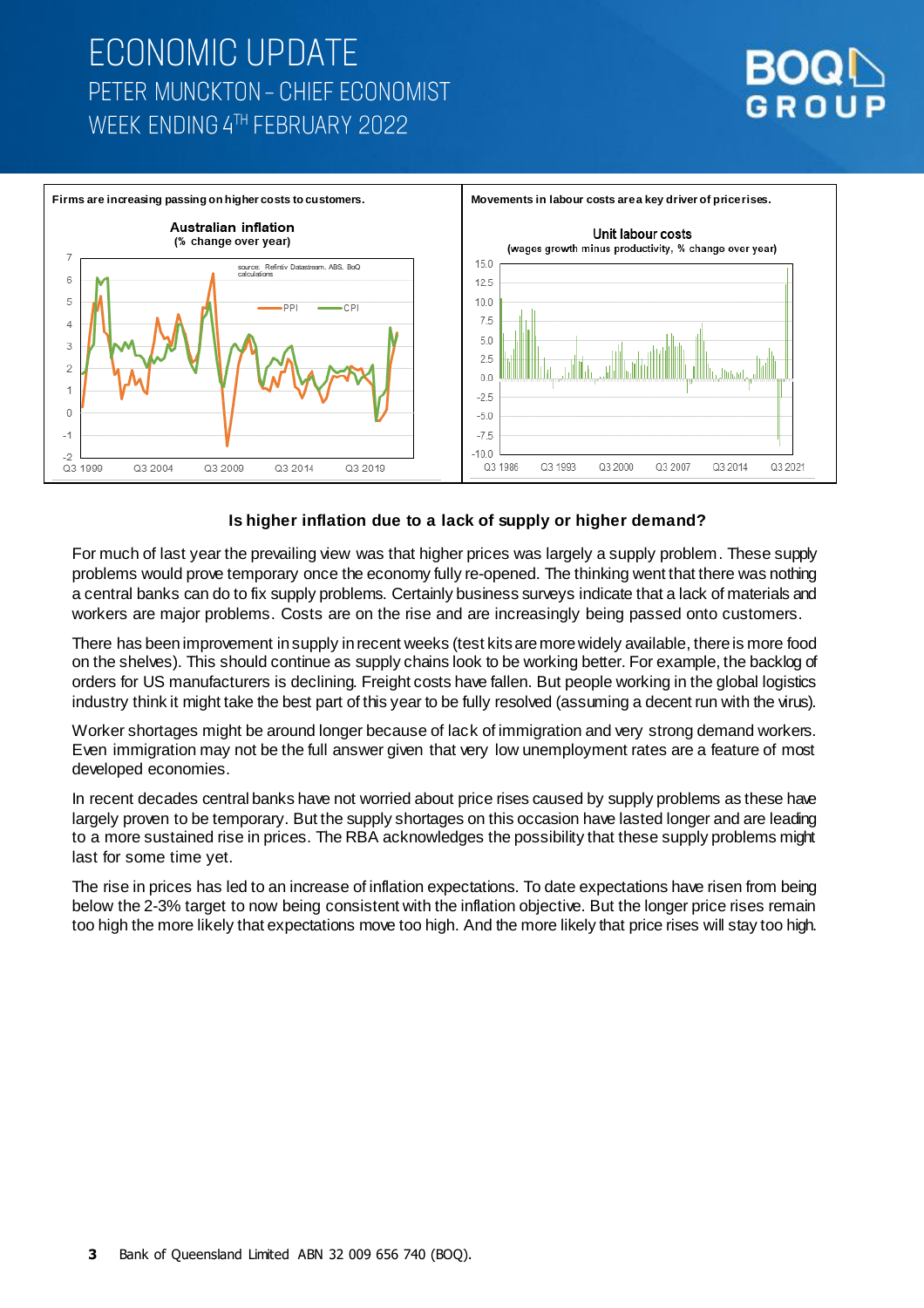# **ECONOMIC UPDATE** PETER MUNCKTON - CHIEF ECONOMIST WEEK ENDING 4TH FEBRUARY 2022



#### **Demand has also played a role**

But it is also clear that strong demand has played a role in rising prices. The level of GDP growth at the end of 2021 is likely to be about 2% above end 2019 levels (although it is below where the economy would have been if it kept growing at its pre-pandemic growth rate). The domestic economic data has consistently surprised with strength over the past couple of months. The participation rate is near record highs, the underutilisation rate at its lowest level in over a decade. The demand for labour (job vacancies) is extremely strong.



The RBA central case is that spending will pickup strongly as the current wave declines. That is a reasonable assumption. Demand has bounced back after each preceding virus wave. Consumer confidence has started to improve, household mobility is rising.

And the fundamentals look good. Income growth has been strong, savings high, company's cash flow has been largely good. Household confidence about the economic outlook and their own finances is good. There is plenty of construction and infrastructure work still to be done. Despite the uncertainty, firms' capex intentions are elevated. High commodity prices are helping our farmers and miners. The Chinese Government is acting to boost its economy that should underpin demand for key Australian minerals.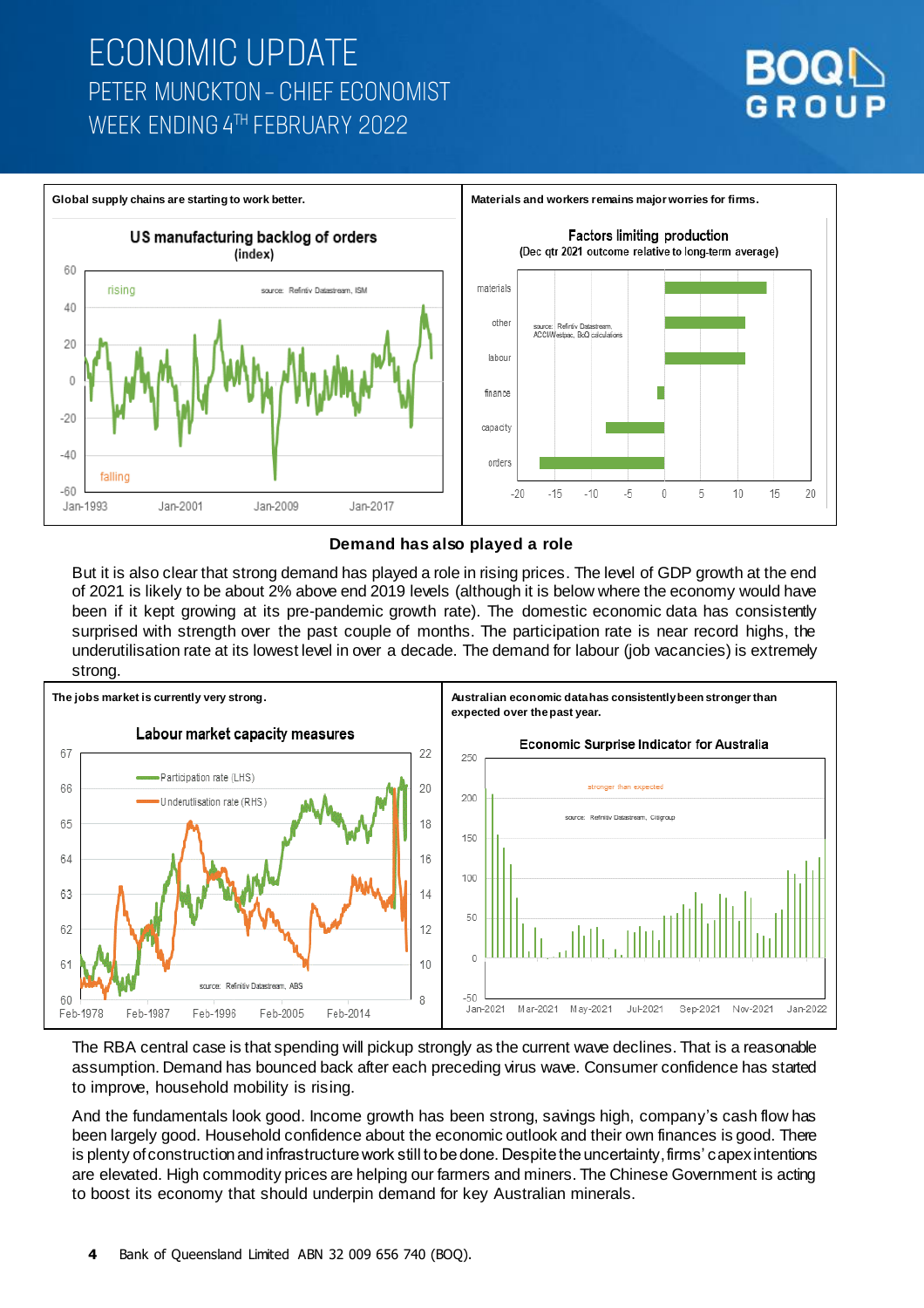### **ECONOMIC UPDATE** PETER MUNCKTON - CHIEF ECONOMIST WFFK FNDING 4TH FFBRUARY 2022



The problem is we cannot be certain about the future path of the virus. A future Omicron wave is possible, particularly in the winter months when immunity from the third booster shot begins to wane. There remains the possibility of further variants. Government restrictions have only modestly tightened restrictions during this wave. Rising consumer and business caution has been a bigger issue.

Another COVID wave(s) would complicates matters for the RBA. Spending would slow again, as would the number of hour worked. The virus is having at least as big an impact on the supply side of the economy than demand meaning inflation could remain a problem. Household income growth is likely to be supported by strong jobs growth and rising wages. The economy might require further government income support in the event of further COVID interruptions, particularly smaller firms.

And COVID has had a very uneven impact on the economy. Areas of the economy not impacted by consumer caution and government regulations (agriculture, mining, manufacturing, construction, wholesale trade, logistics, and professional services) are doing well and are the areas where prices are rising the fastest. But the impacted sectors (recreation, hospitality, parts of retail, transport) are doing it tough.

As demand switches back towards services and the supply of goods increases this will play a role in reducing inflation. But we cannot be certain when that switch will occur or whether there has been structural shift higher in the demand for goods. A tight labour market is likely to lead to stronger wages growth. And in time wages growth is the key determinant of service sector inflation.



#### **Impact of global developments**

The other issue that may complicate things for the RBA is developments in the financial sector and movements in overseas interest rates. Currently financial markets are pricing in a higher cash rate not only in Australia but for many of the major global economies (with the exception of China and Japan). In Australia, markets are pricing almost a one percentage point rate hike for the remainder of this year. In the US it is almost 1.25 percentage points and the UK, and over 1.5 percentage points in New Zealand. Rate hikes are even expected in Europe later in the year.

But concerns about rising interest rates are impacting asset markets, Year to date both the Australian and US equity market are down almost 5%, with the Nasdaq down over 8%. Bitcoin has been hit even harder (down by 45% from its October peak). There are forecasts for potential declines in house prices this year based on the premise of higher interest rates. Concerns about rising interest rates has started to see borrowing costs in financial markets rise.

To date the fall in equity markets and the rise in borrowing costs have been modest. House prices have actually started the year on a tear. Even if household wealth did take a bigger hit, a very strong jobs market, rising wages and a mountain of saving should provide plenty of support to consumer spending.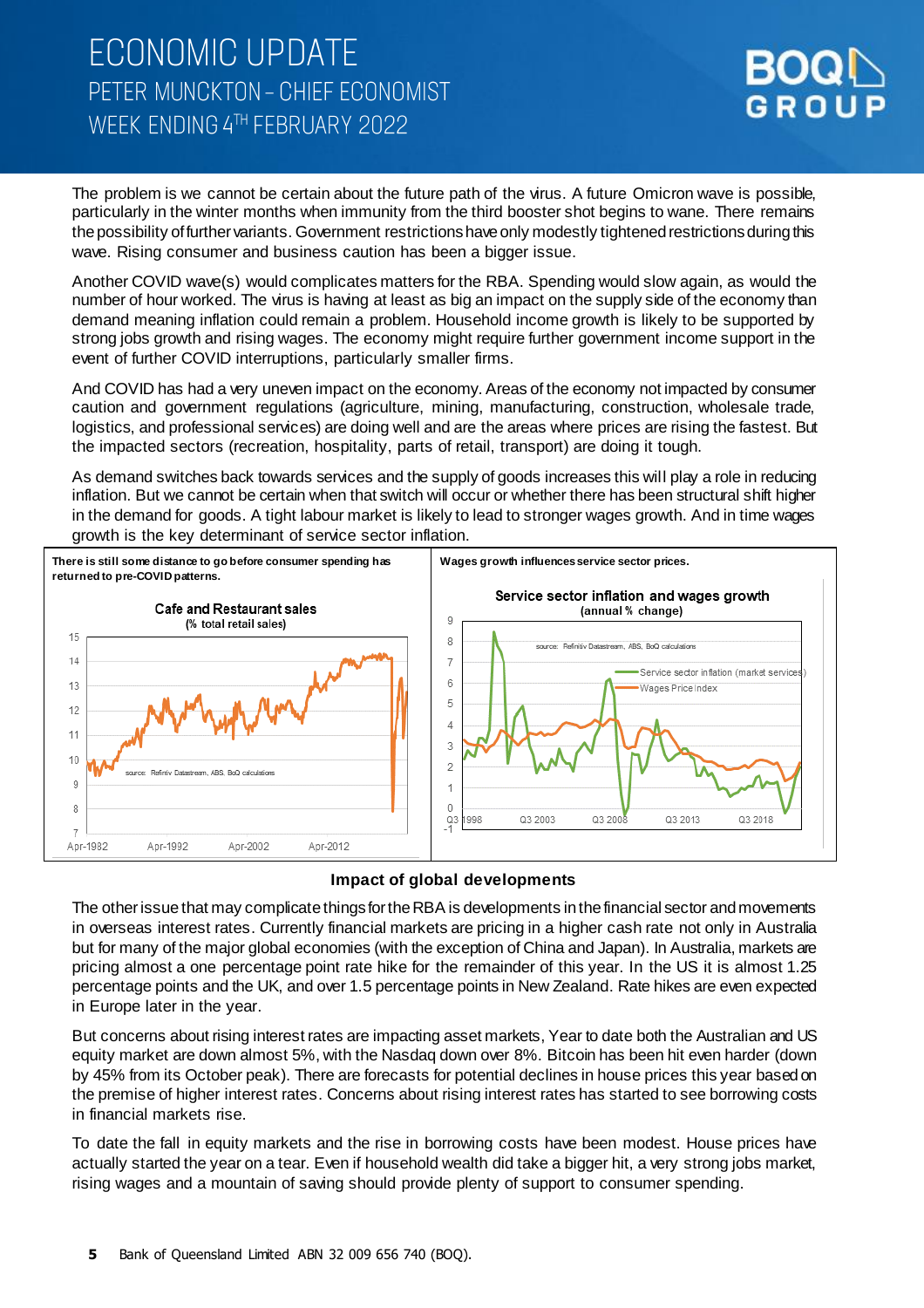### **ECONOMIC UPDATE** PETER MUNCKTON - CHIEF ECONOMIST WFFK FNDING 4TH FFBRUARY 2022



A weaker performance in equity and housing markets would not be enough to stop central banks starting to hike interest rates. But sustained weakness in asset markets might be a bigger worry.

The other concern is that global central banks hike interest rates aggressively fearing they are behind the inflation curve leading to a slowdown in the global economy. Currently financial markets are pricing neither high inflation nor interest rates heading too high. But they note that the risks of higher inflation have risen.



#### **Putting the tools back in the toolbox**

It used to be that changing the cash rate was the only game in the monetary policy town. But with interest rates essentially at zero the RBA (like other central banks) dived into their toolbox to see what else they could use to help repair the economy. Some of those tools have already been put away (cheap bank funding and yield curve control).

At its February meeting the RBA announced that it would put away another of those tools (Quantitative Easing, or QE). QE is when the RBA buys federal and state government bonds to help drive down interest rates for all borrowers. The RBA said that they will announce in May what they will do with the bonds they have bought. They have essentially three options. Reinvest bonds as they mature to keep the size of their balance sheet unchanged. Reduce the size of their balance sheet as bonds mature by not investing the bonds that mature. Or more aggressively reduce their balance sheet by selling bonds.

It is most likely they will initially take the second option. There is no reason to keep their balance sheet so big given the current inflation and unemployment rate. But they may not want to drastically reduce the size of their balance sheet at least in the initial stages of any interest rate rises. What path they follow thereafter will depend upon how the economic and inflation data evolve and what other central banks do. Many other central banks have already stopped their QE programs. And some (such as the Federal Reserve and the Bank of England) are discussing whether and when to begin selling bonds.

Conceptually, having a significant buyer (or seller) in the financial markets should influence prices. The RBA believes that its QE program reduced interest rates by 0.2-0.3 percentage points lower than it otherwise would have traded. Practically though it is very difficult know how QE works. QE programs are often implemented during periods of changing views on economic growth and inflation as well as the interest rate outlook.

The ending of QE and the shift to QT (quantitative tightening, when the RBA reduces the size of its balance sheet) will likely have some impact on financial markets and therefore the general economy . This will be happening at the same time as other central banks also undertake QT. It will be difficult to know in advance how big an impact QT will have, particularly given there is also dramatic changes in views about the outlook for the cash rate. But its adds to the upside risk for longer-term interest rates. And therefore adds to the downside risk for equity markets and higher financial market volatility.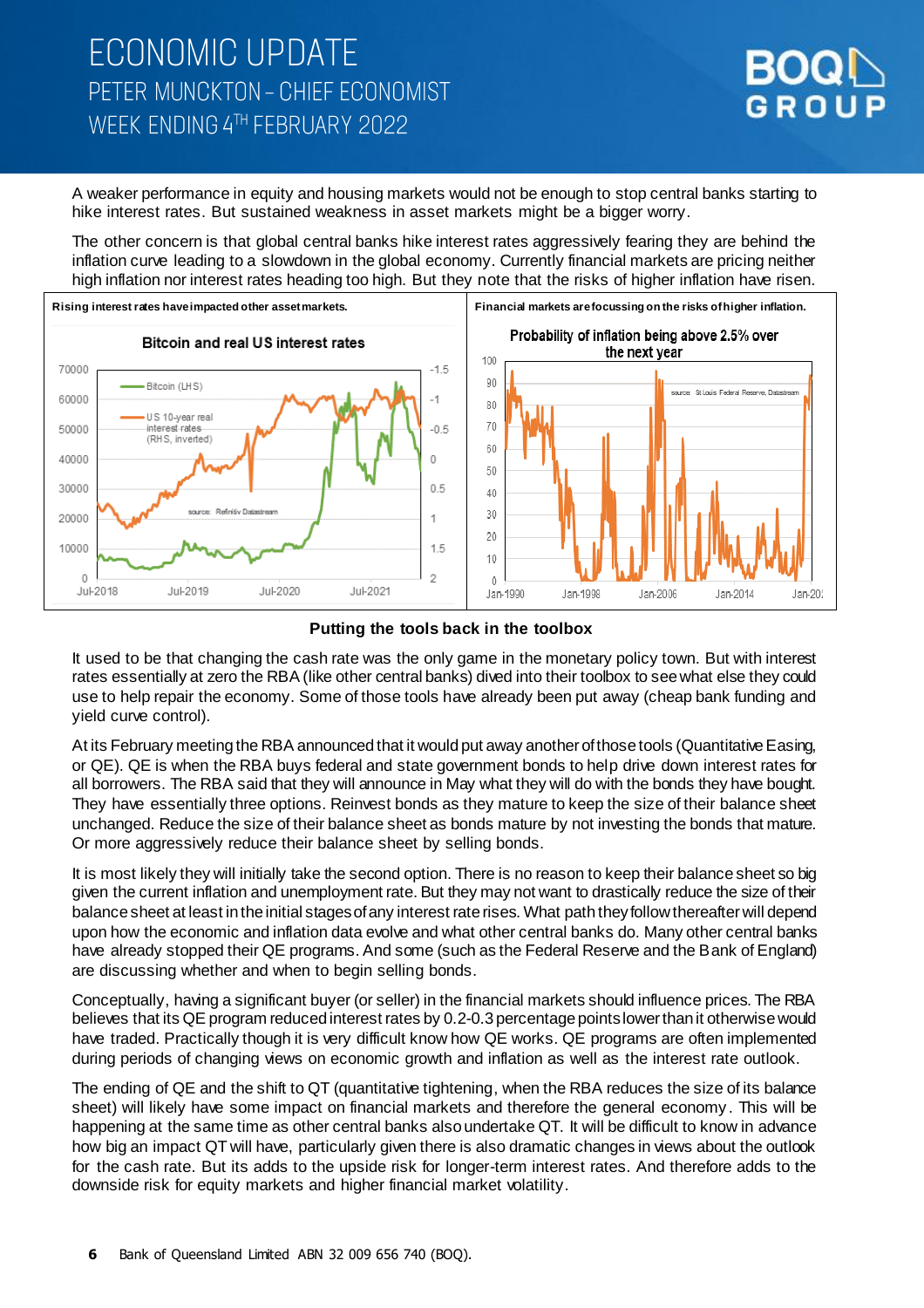### **ECONOMIC UPDATE** PETER MUNCKTON - CHIEF ECONOMIST WEEK ENDING 4TH FEBRUARY 2022



#### **What this means for monetary policy**

In the most likely scenario, COVID cases further reduce in coming weeks and there are no further waves. Demand picks up and the unemployment rate declines into the 3's in the second half of the year. Supply problems last for much of this year, albeit reducing as we enter the second half. Pricing pressures remain high. Wages growth picks up, although not approaching 3% until at least Q2 (that Wages Cost data will be released in late August). Cash rates increase across most large economies, with the exception of China, Japan and Europe.

Given the above I would expect the first rate increase to be in Q4 (of 0.15%), quickly followed by a second (0.25%) in the same quarter. An earlier move in the third quarter is possible depending upon wage outcomes. If the first rate hike occurs in the September quarter I would expect the cash rate to end the year at 0.75%.

I would expect that the cash rate to get to 1% cash rate quite quickly (in the first half of 2023). A cash rate of 1% is still very low given that inflation is expected to be in top half of 2-3% target band, wages are likely to be rising and the unemployment rate is likely to be at multi-decade lows.

Thereafter increases in the cash rate are likely to be slower. There is a high degree of uncertainty as to what the peak in the cash rate should be in this cycle. In particular there is a view that high debt levels increases household sensitivity to rate rises. Financial Market valuations are reliant upon the maintenance of very low rates. Financial markets will no longer be getting any support from central banks QE policies.

On this basis a number of analysts think the peak in the cash rate will be 1-1.5% (mainly due to high debt). Financial Markets are currently pricing in a peak of 2-2.25%. I think the risks are that the peak could be closer to 3%. Wages growth next year is likely to be at its strongest in 10 years. There are further income tax cuts on the way. Household debt to disposable income has been declining. The interest payments to income ratio is at a record low. Fixed rate lending has been strong over the past couple of years providing initial protection for many borrowers against higher interest rates (those borrowers would feel the impact of higher interest rates when the fixed term ends). Household saving rates have been high. Plenty of excess saving has gone in offset mortgage accounts.

This is against a backdrop where the global demand for funds is rising reflecting strong capex spending and mortgage lending. At the same time central banks ending QE means a lower supply of funds.

But there is plenty of uncertainty as to what the peak in the cash rate should be, how the virus will evolve and how financial markets react to global central banks tightening monetary policy. This is why the pace of interest rate rises might be cautious past 1%. The key proviso is that inflation does not stay too high.